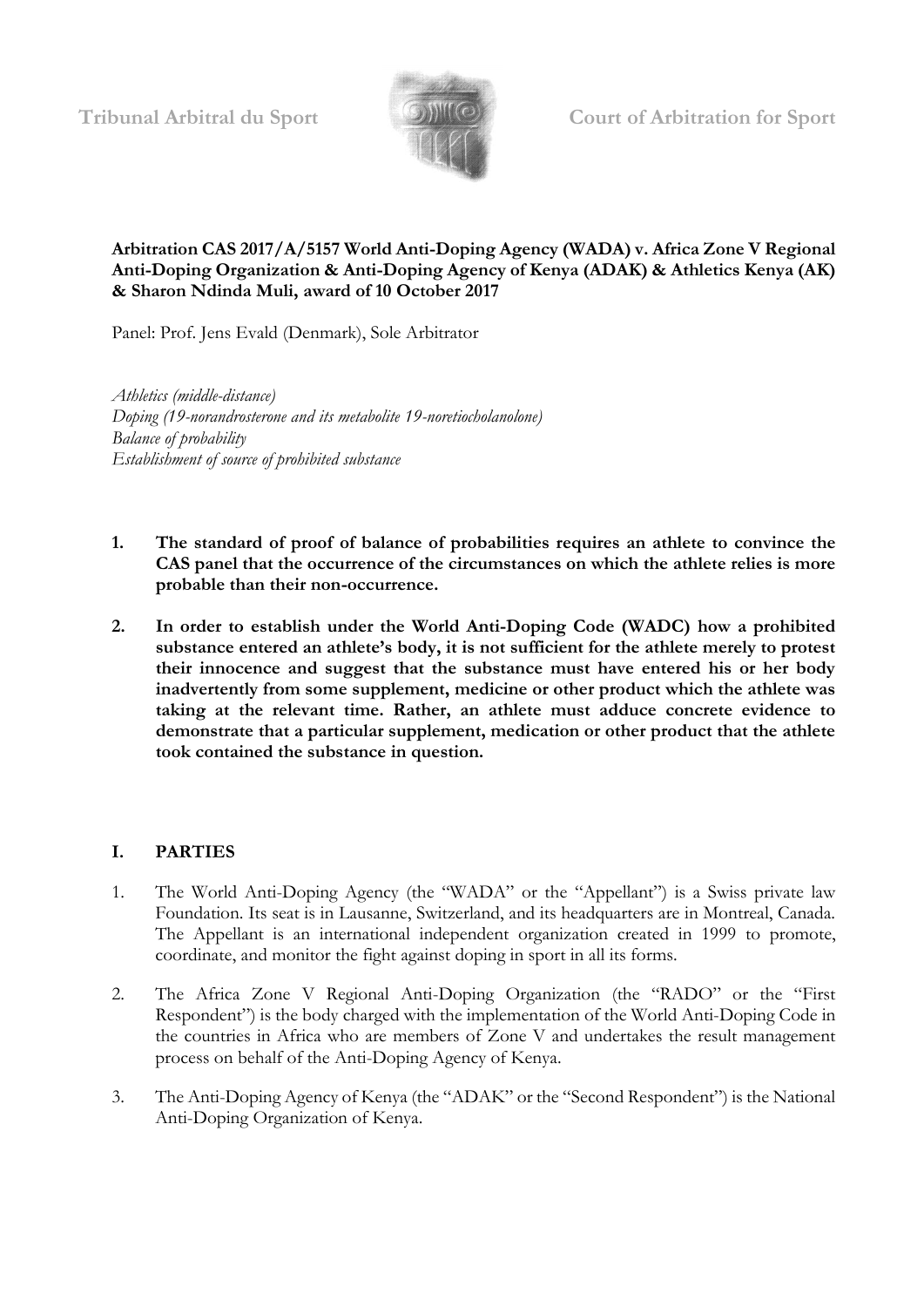- 4. Athletics Kenya (the "AK" or the "Third Respondent") is the governing body for athletics in Kenya and it is a member of the International Associations of Athletics Federation (the "IAAF") and Confederation of African Athletics.
- 5. Ms Sharon Ndinda Muli (the "Athlete" or the "Fourth Respondent") is a Kenyan middle distance athlete affiliated to Athletics Kenya.

# **II. FACTUAL BACKGROUND**

- 6. Below is a summary of the relevant facts and allegations based on the Parties' submissions on the merits of this appeal. Additional facts and allegations found in the Parties' written submissions may be set out, where relevant, in connection with the legal discussion that follows. While the Sole Arbitrator considered all the facts, allegations, legal arguments and evidence submitted by the Parties in the present proceedings, he refers in his Award only to the submissions and evidence he considers necessary to explain its reasoning.
- 7. On 29 April 2016, the RADO undertook an in-competition doping control on the Athlete after she won the 400m race at the Kenya Defence Forces Championship in Nairobi, Kenya (the "Competition").
- 8. The analysis of the A Sample revealed the presence of 19-norandrosterone and its metabolite 19-noretiocholanolone in excess of the prescribed Decision Limit of 2.5 ng/mL.
- 9. 19-norandrosterone and its metabolite 19-noretiocholanolone are Endogenous Anabolic Androgenic Steroids prohibited under S1.1b of the 2016 World Anti-Doping Agency (the "WADA") Prohibited List.
- 10. The exogenous origin of the 19-norandrosterone was confirmed by Isotope-Ratio Mass Spectrometry ("IRMS") analysis.
- 11. The Athlete waived her right to the analysis of the B Sample and has not sought to deny or contest the Adverse Analytical Finding (the "AAF").
- 12. On 30 March 2017, the Sports Disputes Tribunal of Kenya rendered a Decision (the "Decision") pursuant to the RADO Anti-Doping Rules (the "RADO ADR") (i) imposing a one-year period of ineligibility starting on the date of the Athlete's provisional suspension *viz.* 6 December 2016 and (ii) disqualifying the Athlete's results (including prize money) at the Competition. In its Decision, the Sports Disputes Tribunal, *inter alia*, stated the following:
	- *"9.9 Muli also elected to go for a hearing on consequence. She did not challenge the AAF but was not able to provide any adequate reason for the presence of the prohibited substance in line with applicable RADO ADR (or WADA Code). She has however been very cooperative with RADO in promptly admitting her guilt. Given her education level and lack of knowledge and exposure the panel is of the view this can be used or taken into account when considering her fault and determining the consequences of the ADRV.*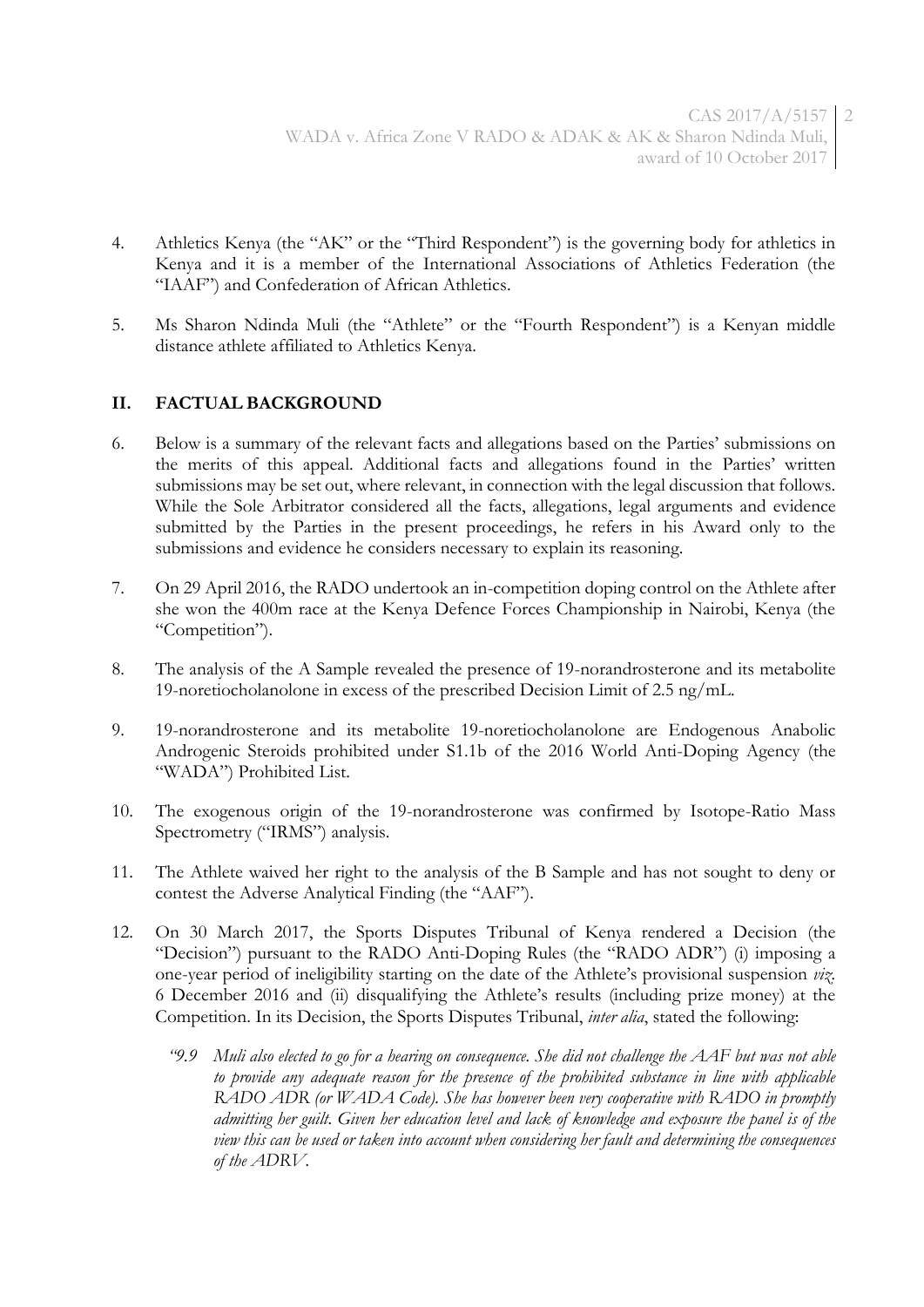- *9.10 In assessing the matter before the panel, and the RADO ADR, we find there is room for reduction in the period of ineligibility. As was held in* **CAS 2015/A/3979** *[…], where there is no noted intentional use of prohibited substance, the circumstances through which the substances entered the body have been explained and there has been no attempt to hide and since this is a first time violation (Rule 40.4). Further, RADO did not adduce evidence to show that the Athlete's use of the Specified Substance was intentional. The athlete has fully cooperated with RADO and willingly submitted herself to the consequences.*
- *9.11 In the case […]* **CAS 2009/1930** *in Paragraph 2.36 the tribunal considered the consequences of a reduced sentence of one year for cocaine metabolites and found that with the evidence at hand, a very serious injustice would be done on the player if a period of one year imposed on the right to practice his profession. Similar to Muli, this would result in her sacking from the armed forces and loss of her only source of earning a living.*
- *9.12. In the case of […]* **CAS 2013/A/3335** *it was held under paragraph 107 that "… this is not a doping offence at the most serious end of the scale. But neither is it a venial offence". Weighing the factors tending to increase or decrease the degree of Muli's fault based on similar fact of self-prescribed medicine from pharmacy we have come to the conclusion that the appropriate period of ineligibility should be reduced.*
- *9.13 Consequently, the sanction applicable to Muli under Article 10.2.1 of the RADO ADR shall be a period of ineligibility of one (1) years with effect from the date of the Provisional Suspension which is 6 th December 2016 […]".*
- 13. WADA was notified by the RADO with certain documents of the case file to the Decision on 9 May 2017.

# **III. PROCEEDINGS BEFORE THE COURT OF ARBITRATION FOR SPORT**

- 14. On 30 May 2017, the Appellant filed its Statement of Appeal against the Sports Disputes Tribunal Decision with the Court of Arbitration for Sport (the "CAS") in accordance with Article 47 et seq. of the Code of Sports-related Arbitration (the "Code"). The Appellant informed that the Statement of Appeal should be considered as the Appellant's Appeal Brief for the purposes of ArticleR51 of the Code. The Appellant requested that the present case be submitted to a Sole Arbitrator.
- 15. On 31 May 2017, the CAS Court Office acknowledged the receipt of the Statement of Appeal and invited the Respondents to submit to CAS an Answer within twenty days of receipt of the letter pursuant to Article R55 of the Code. In its letter of the same date, the CAS Court Office invited the Sports Disputes Tribunal of Kenya to file with the CAS an application within ten days of receipt of the letter if it intended to participate as a party in the present arbitration pursuant to Articles R52 para. 2 and R41.3 of the Code.
- 16. On 6 June and 8 June 2017, the Second Respondent and the Third Respondent, respectively, confirmed that they agreed to the appointment of a Sole Arbitrator. The Fourth Respondent did not comment in this regard.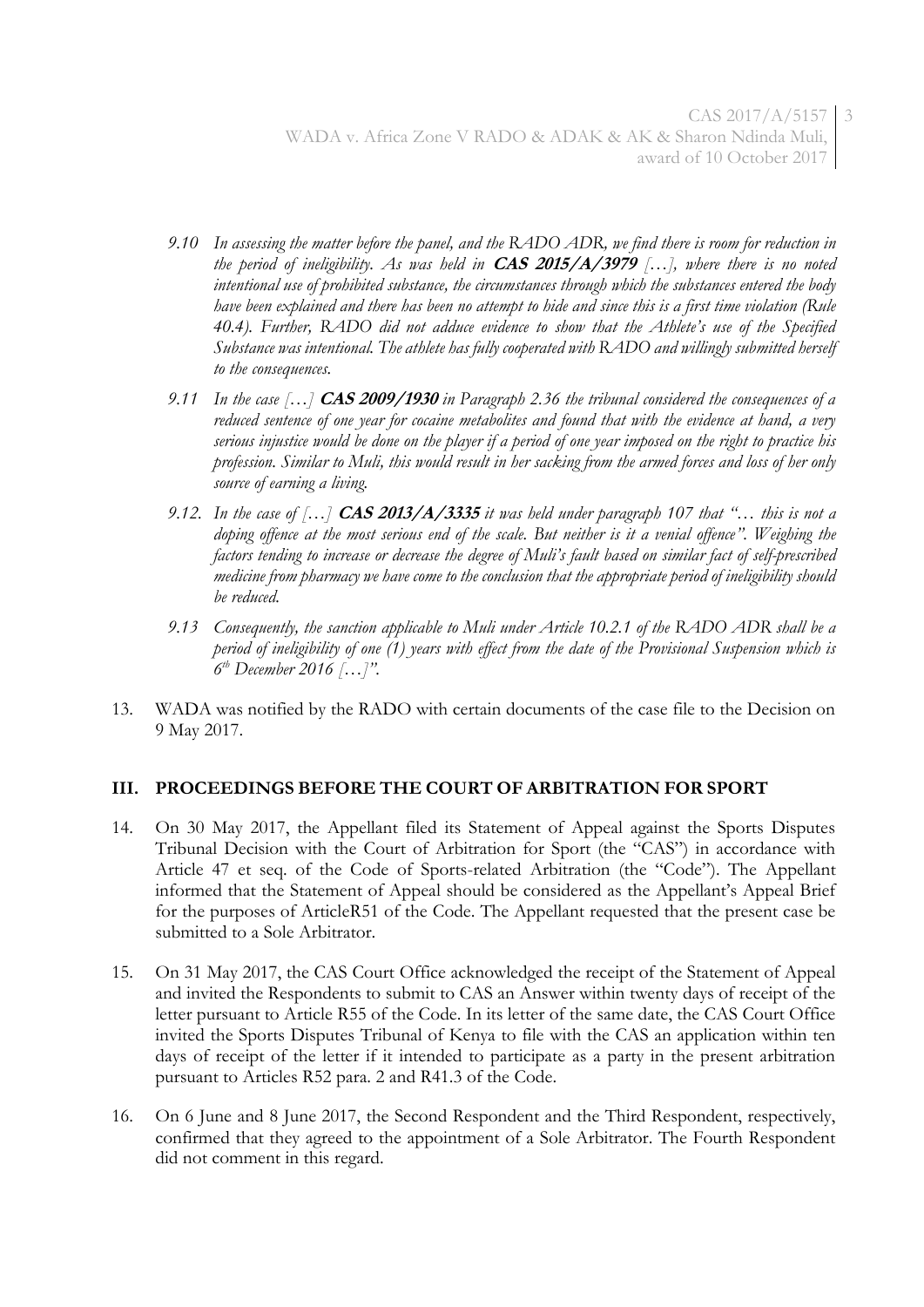- 17. On 15 June 2017, the CAS Court Office informed the Parties that the Deputy President of the CAS Appeals Arbitration Division had decided to submit the present case to a Sole Arbitrator pursuant to Article R50 of the Code.
- 18. On 21 June 2017, the First and Second Respondent filed their Answer.
- 19. On 21 June 2017, the CAS Court Office noted that the Sports Disputes Tribunal did not wish to participate this procedure as a party and asked it to provide the CAS Court Office with an unmarked copy of the Decision.
- 20. On 26 June 2016, the Judiciary Office of the Sports Disputes Tribunal filed a complete copy of the Decision with the CAS Court Office and confirmed that it did not intend to participate as a party to this arbitration.
- 21. On 27 June 2017, the CAS Court Office, on behalf of the Deputy President of the CAS Appeals Arbitration Division, informed the Parties that the Panel had been constituted as follows: Mr. Jens Evald, Professor in Aarhus, Denmark.
- 22. On 30 June 2017, the Third Respondent requested an extension of seven days to file a late answer together with supporting documents, as the Third Respondent did not take part in the proceedings that was subject to the present appeal and therefore did not receive a copy of the Decision until 28 June 2017.
- 23. On 30 June 2017, the CAS Court Office reminded the Third Respondent that a copy of the Decision was attached the Appellant's Statement of Appeal/Appeal Brief which was served on the Third Respondent by courier on 2 June 2017. Notwithstanding, the other Parties were invited to state whether they agreed to the Third Respondent's request to file a late answer within three days and that a party's silence would be deemed acceptance of such request.
- 24. No party objected to the Third Respondent filing a late answer.
- 25. On 6 July 2017, the CAS Court Office received by email the Third Respondent's answer (without exhibits).
- 26. On 19 July 2017, the Parties were invited to inform the CAS Court Office within five days whether they preferred a hearing to be held in this matter or for the Sole Arbitrator to issue an Award based solely on the Parties' written submissions.
- 27. The Fourth Respondent did not submit an Answer.
- 28. On 22 July 2017, the First and Second Respondent informed the CAS Court Office that they preferred to have hearing in the present case.
- 29. On 24 July 2017 to the CAS Court Office, the Third Respondent stated that it *"is ready to proceed with the hearing herein in any such manner as the Court may direct"*.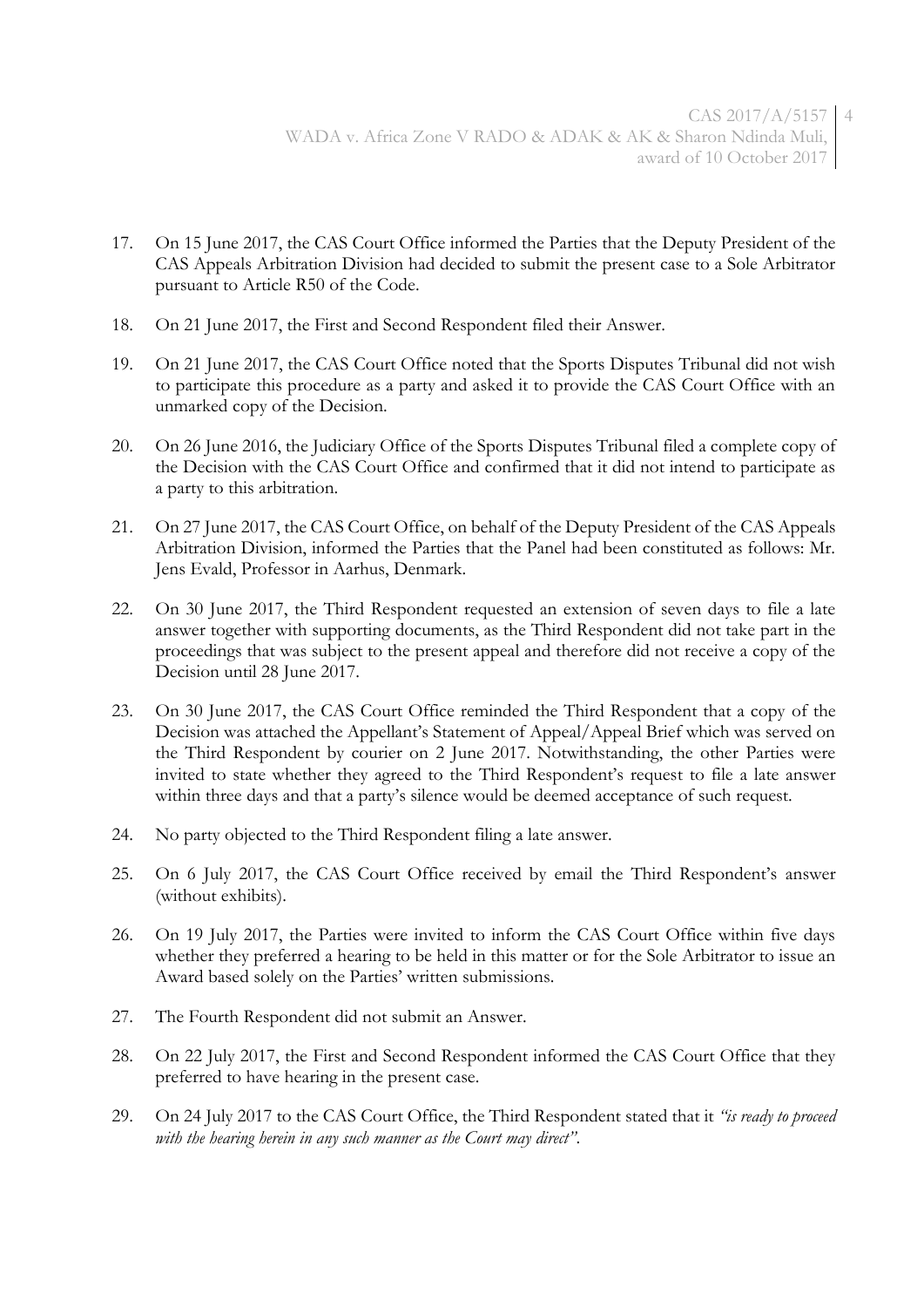- 30. On 24 July 2017 to the CAS Court Office, the Appellant noted that in view of the fact that the Athlete had failed to file an Answer and *"the three institutional respondents appear largely to support WADA's appeal"*, WADA's preference was that this matter be decided on the basis of the Parties' written submissions.
- 31. On 31 July 2017, the CAS Court Office advised the Parties that the Sole Arbitrator, having considered the Parties' submissions and their respectively positions on whether a hearing was needed, deemed himself sufficiently well informed to render a decision in this appeal without a hearing in accordance with Article R57 of the Code.
- 32. On 8 and 11 August 2017, the Appellant and Third Respondent, respectively, signed and returned the Order of Procedure. The First, Second, and Fourth Respondent did not return a signed Order of Procedure or otherwise object to its contents.

# **IV. PARTIES' SUBMISSIONS**

## **A. The Appellant's submissions**

- 33. The Appellant's submissions, in essence, may be summarized as follows:
	- An anti-doping violation occurred on the basis of Article 2.1 of the RADO ADR, which is not disputed by the Athlete.
	- According to Article 10.2.1.1 of the RADO ADR, the period of ineligibility shall be four years.
	- The anti-doping rule violation (the "ADRV") involves a non-specified substance prohibited at all times. In order to reduce the sanction, the Athlete must establish that the ADRV was not intentional and therefore follows that the Athlete must establish how the substance entered her body.
	- Even if an Athlete in exceptional cases might be able to demonstrate a lack of intent when he/she cannot establish the origin of the prohibited substance, there are no exceptional circumstances in this case which show to the relevant standard of proof that the ADRV was not intentional.
	- The Athlete is required to prove the origin of the prohibited substance on the "balance" of probability" and it is clear from abundant CAS case law that an athlete must provide concrete evidence to demonstrate that a particular supplement, medication or other product that the Athlete took contained the substance in question.
	- The Athlete's explanation that she had been taking, in the seven days before the doping control, a number of over-the-counter medications to treat a heel problem is unsubstantiated.
	- The Sports Disputes Tribunal recognized that the Athlete had failed to even substantiate her claim that she was suffering from a heel problem. More fundamentally, none of the medications or products she disclosed on the Doping Control Form contain either of the prohibited substances detected in her Urine Sample.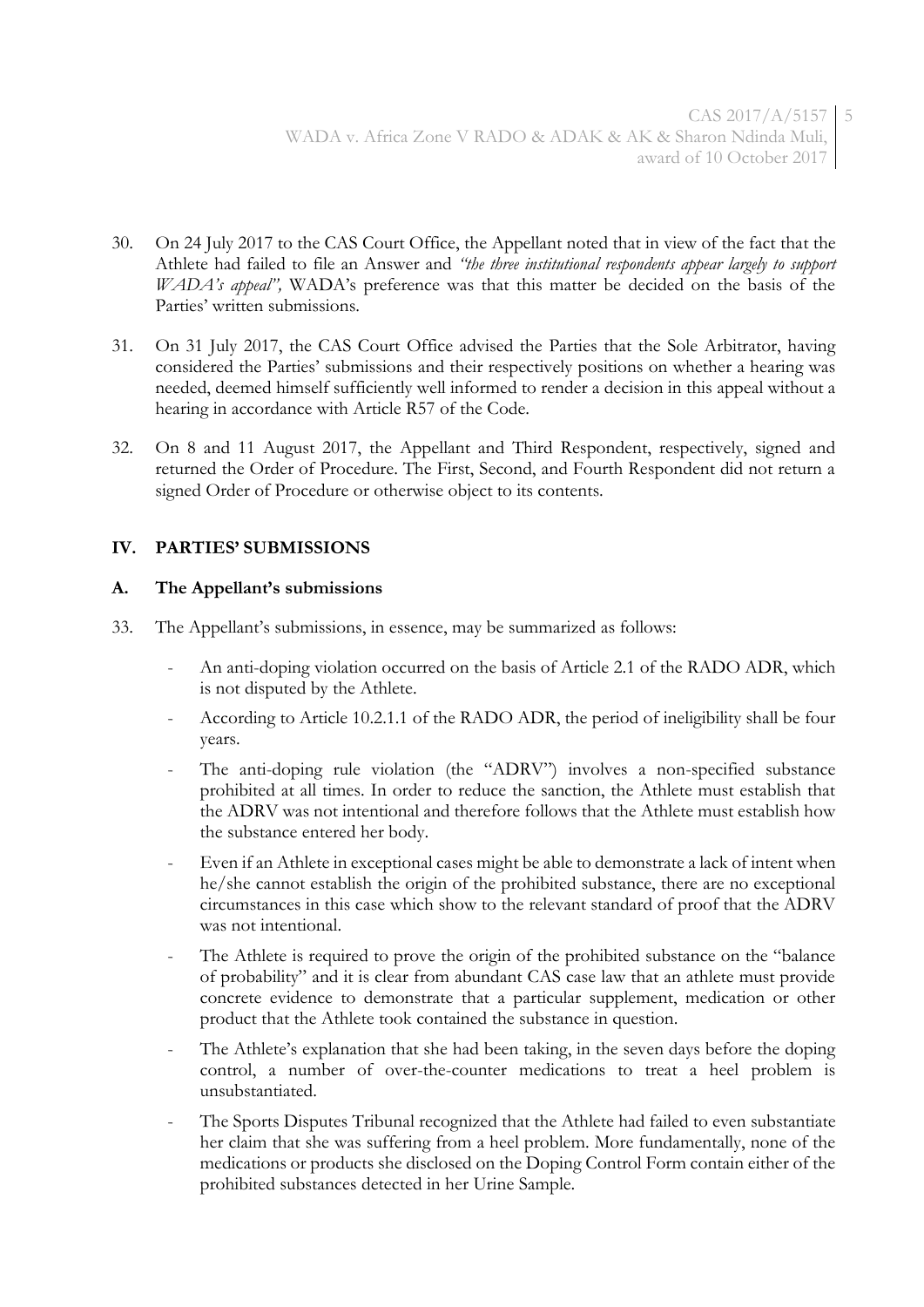- This notwithstanding, the Sports Disputes Tribunal imposed only a one-year period of ineligibility on the Athlete. The Panel did not even identify the provision in the RADO ADR which was the basis for the reduction of the default four-year sanction but rather referred to a number of CAS decisions that are entirely irrelevant.
- As the Athlete has clearly failed to identify the origin of the prohibited substance in her system and there are no exceptional circumstances that might otherwise negate the presumed intentionality of the ADRV, she must be sanctioned with a four-year period of ineligibility.
- The Appealed Decision is manifestly flawed and so erroneous and ill-reasoned that WADA had no choice but to appeal it. RADO acted as the result management authority and prosecuted the case before the Sports Disputes Tribunal and the latter heard the case by delegation from the RADO, which itself was apparently undertaking the result management by delegation from ADAK. It is therefore ADAK and/or RADO that must bear the responsibility for the Appealed Decision and suffer the costs of these CAS proceedings in the event that WADA prevails.
- 34. The Appellant makes the following requests for relief, asking the CAS:
	- *1. The Appeal of WADA is admissible.*
	- *2. The decision rendered by the Sports Disputes Tribunal on 30 March 2017 in the matter of Ms. Sharon Muli is set aside.*
	- *3. Ms. Sharon Muli is sanctioned with a four-year period of ineligibility starting on the date on which the CAS award enters into force. Any period of provisional suspension or ineligibility effectively served by Ms. Sharon Muli before the entry into force of the CAS award shall be credited against the total period of ineligibility to be served.*
	- *4. All competitive results obtained by Ms. Sharon Muli from and including 29 April 2016 are disqualified, with all resulting consequences (including forfeiture of medals, points and prizes).*
	- *5. The arbitration costs shall be borne by ADAK and RADO jointly and severally or, in the alternative, by all the Respondents jointly and severally.*
	- *6. ADAK and RADO jointly and severally or, in the alternative, all the Respondents jointly and severally, shall be ordered to pay WADA a significant contribution to its legal and other costs in connection with these appeal proceedings.*

#### **B. The First and Second Respondents' submissions**

- 35. The First and Second Respondents' joint submission, in essence, may be summarized as follows:
	- The First and Second Respondents confirm and state, *inter alia*, the following: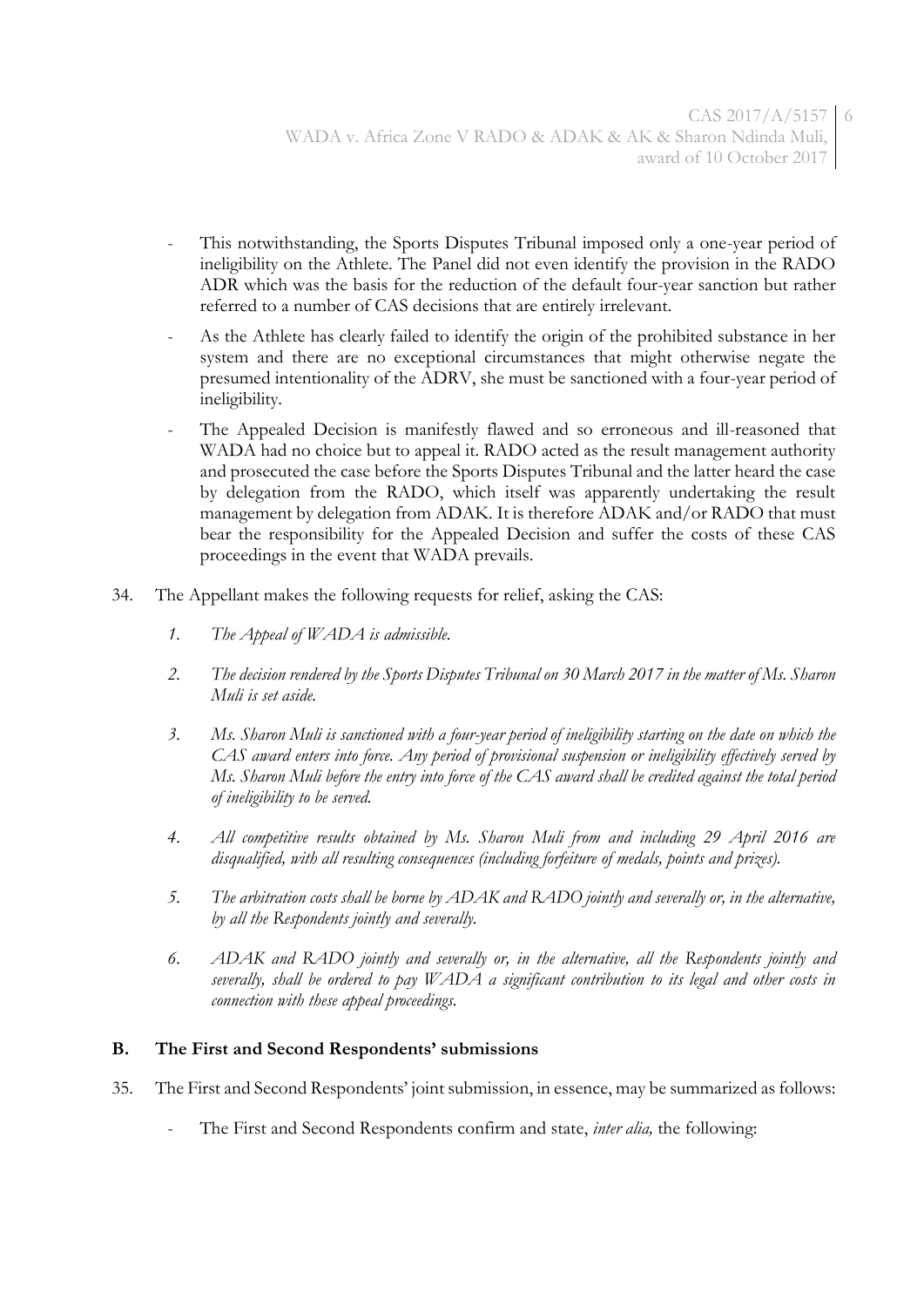- Confirm the presence of a prohibited non-specified substance or its metabolites in the Athlete's Urine Sample, which constitutes an ADRV.
- State that the Athlete did not have any record of a Therapeutic Use Exemption to justify the presence of the prohibited substance.
- Confirm the statement that the period of ineligibility shall be four years where the ADRV does not involve a specified substance.
- Note that as to the period of ineligibility best suited for the Athlete, Article 10.2.2 of the RADO ADR should apply instead of the sanction given by the Sports Disputes Tribunal.
- State that they diligently and carefully discharged their respective responsibilities and should not be condemned to bear costs.
- As to the determination of the sanction to be imposed on the Athlete, the First and Second Respondents state as follows:
	- That the Sports Disputes Tribunal in its Decision held the Athlete *"did not challenge the AAF but was not able to provide any adequate reason for the presence of the prohibited substance in line with the applicable RADO ADR"*.
	- The Sports Disputes Tribunal erred in not considering the nature of the substance as being non-specified thereby giving a sanction for a specified substance.
	- The Sports Disputes Tribunal further erred and misapplied itself by shifting the burden of proof from the Athlete to RADO against the express provisions of Article 10.2.1.1 of the RADO ADR.
	- That whereas the Athlete failed to identify the origin of the prohibited substances in her system and that there were no exceptional circumstances that would otherwise negate the intentionality of the ADRV, the Athlete promptly admitted the ADRV, which may lead to a reduction in the period of ineligibility pursuant to the RADO ADR Articles 10.6.3, 10.2.1 and 10.3.1.
- The First and Second Respondents state that the claims against them are incompetent and misconceived.
- 36. The First and Second Respondents make the following requests for relief, asking the CAS:
	- *1. The appeal against them be dismissed with costs.*
	- *2. Ms. Sharon Muli is sanctioned with not less than two years of ineligibility starting on the day on which the provisional suspension issued by the Respondents was entered into force.*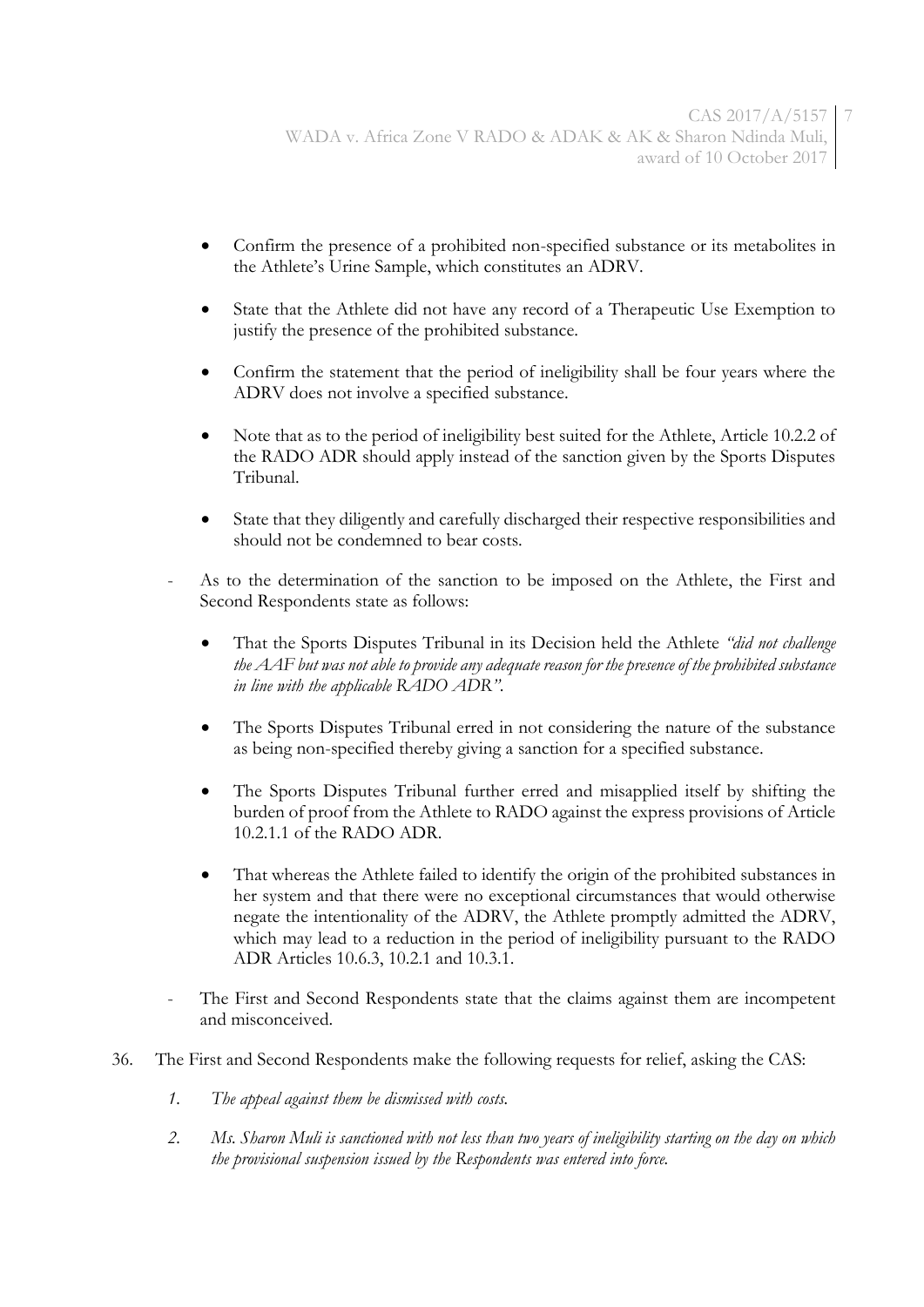- *3. The results of April 29, 2016 are disqualified.*
- *4. All parties to bear its own legal and other costs in connection with these appeal proceedings.*

## **C. The Third Respondent's submissions**

- 37. The Third Respondent's submissions, in essence, may be summarized as follows:
	- The Third Respondent did not take part in the proceedings with the Sports Disputes Tribunal of Kenya, *"as its role was, at best, one of an Observer"*.
	- The Third Respondent states that the Athlete's admission of the offence of doping and her waiver of the right to request the analysis of the B Sample is a sufficient proof of an ADRV under Rule 2.1.2 of the RADO ADR.
	- In light of the Athlete's obligation under Rule 2.1.1 of the RADO ADR and the Athlete's admission, *"the burden of proof lay squarely upon the 3rd Respondent, as provided for under Rule 10.4 of the RADO Anti-Doping Rules, to establish that she bore No Fault or Negligence in order to have the period of Ineligibility set under Rule 10.2.1 eliminated".*
	- It is the Third Respondent's contention that the Athlete was grossly negligent in consulting a pharmacist across the counter to prescribe medicines as she stated herein.
	- The Athlete should have exercised her right to apply for a Therapeutic Use Exemption *"to support her assertion that the prohibited substance was not intentionally taken to enhance her performance or violate the spirit of the sport of Athletics".*
	- The Third Respondent has not done or failed to do anything in regard to these proceedings and so there is absolutely no basis for the Court to find it liable for costs at all.
- 38. The Third Respondent makes the following request for relief, asking the CAS:

*"***WHEREFORE***: The 1st Respondent prays that the appeal herein be allowed but only to the extent that no order of cost should be made as against the 3rd Respondent […]".*

# **V. JURISDICTION**

39. Article R47 of the Code provides as follows:

*"An appeal against the decision of a federation, association or sports-related body may be filed with CAS if the statutes or regulations of the said body so provide or if the parties have concluded a specific arbitration agreement and if the Appellant has exhausted the legal remedies available to it prior to the appeal, in accordance with the statutes or regulations of that body".*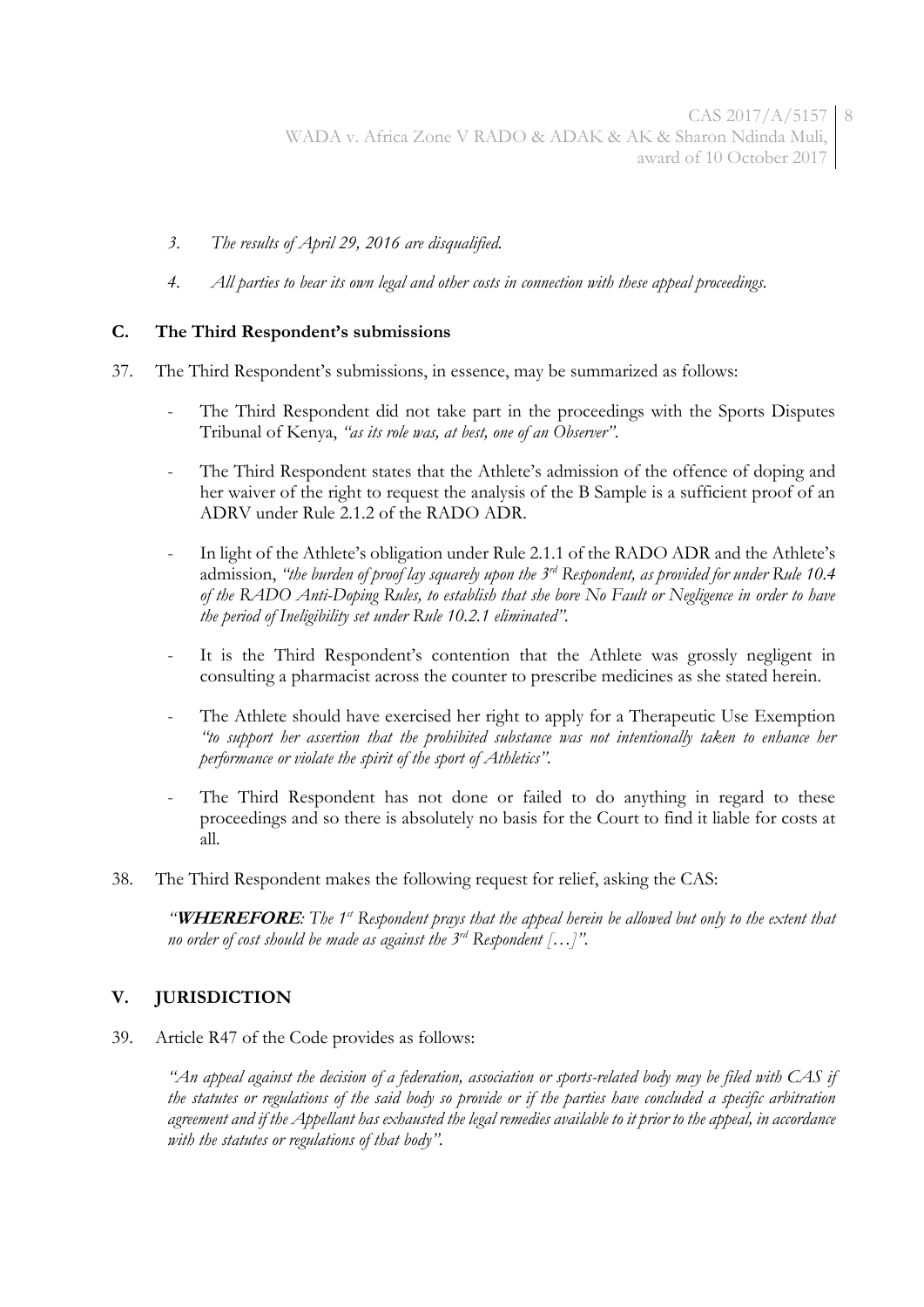40. Pursuant to Articles 13.2.2 cum 13.2.3 of the RADO ADR, WADA has a right to appeal against the Appealed Decision to an independent and impartial Anti-Doping Appeal Panel at national level. But in accordance with Article 13.1.3 of the RADO ADR, WADA may side-step an appeal at national level and appeal directly to the CAS. Article 13.1.3 provides as follows:

*"Where WADA has a right to appeal under Article 13 and no other party has appealed a final decision within the RADO-member Signatory or its Delegate Organization's process, WADA may appeal such decision directly to CAS without having to exhaust other remedies in the RADO-Member Signatory or its Delegate Organization's process".*

41. Hence, it follows that CAS has jurisdiction to adjudicate and decide on the present dispute.

# **VI. ADMISSIBILITY**

42. Article R49 of the Code provides as follows:

*"In the absence of a time limit set in the statutes or regulations of the federation, association or sports-related body concerned, or of a previous agreement, the time limit for appeal shall be twenty-one days from the receipt of the decision appealed against. After having consulted the parties, the Division President may refuse to entertain an appeal if it is manifestly late".*

- 43. The Decision was served on the Appellant on 9 May 2017. The appeal was then filed on 30 May 2017. The appeal, therefore, was filed within the 21 days set forth in Article 13.7 of the RADO ADR. The appeal complied with all other requirements of Article R47 of the Code.
- 44. It follows that the appeal is admissible.

# **VII. APPLICABLE LAW**

45. Article R58 of the Code provides the following:

*"The Panel shall decide the dispute according to the applicable regulations and, subsidiarily, to the rules of law chosen by the parties or, in the absence of such a choice, according to the law of the country in which the federation, association or sports-related body, which has issued the challenged decision is domiciled or according to the rules of the law the Panel deems appropriate. In the latter case, the Panel shall give reasons for its decision".*

- 46. In accordance with Article R58 of the Code, the applicable regulation to this case is the RADO ADR.
- 47. As the "seat" of this arbitration is Lausanne, Switzerland, Swiss Law governs all procedural aspects of this proceeding.
- 48. The Parties have not made any choice regarding which country's substantive rules of law *"subsidiarily"* apply in resolving the merits of this appeal. It is unnecessary for the Sole Arbitrator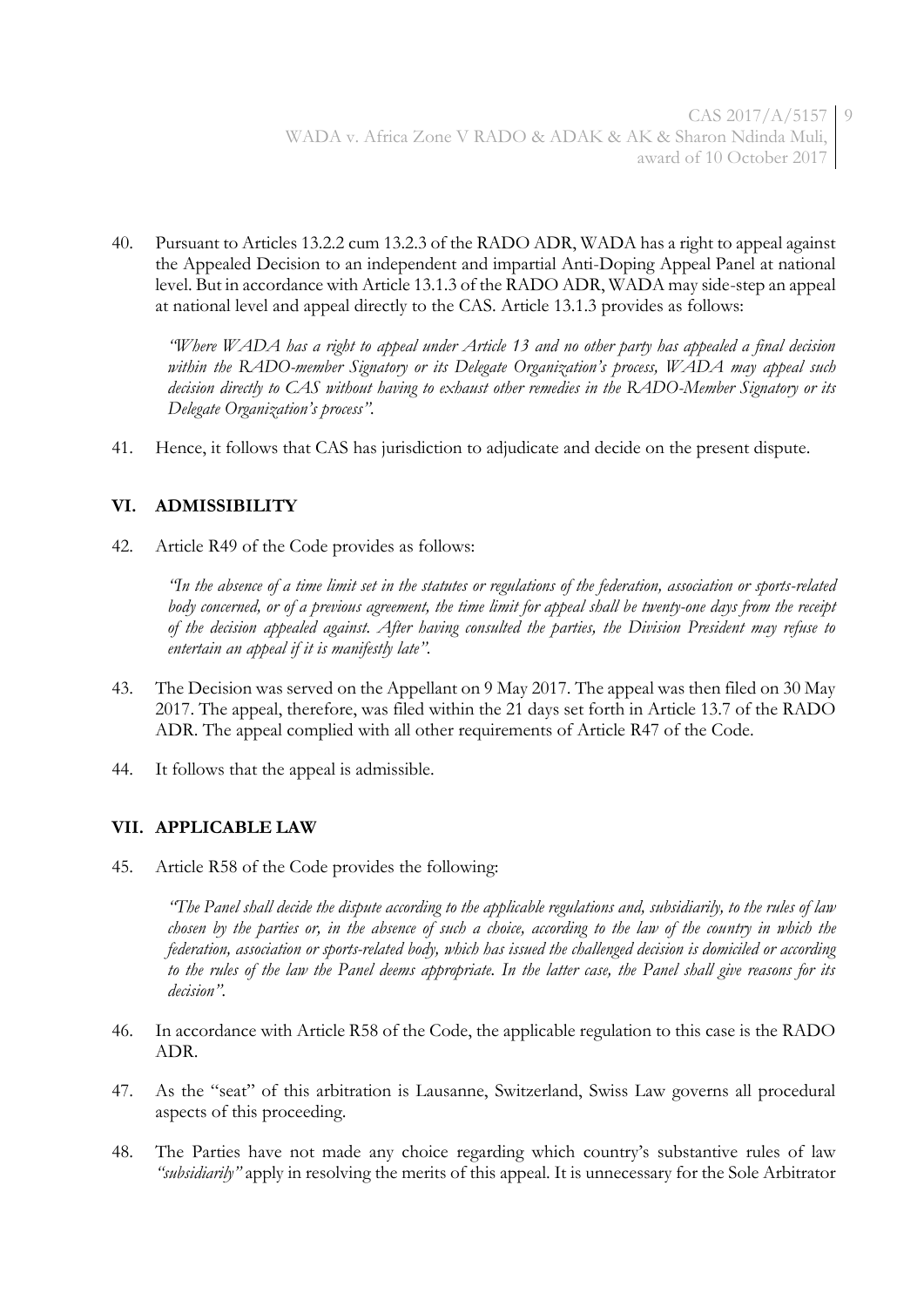to make a decision regarding the applicable substantive law because the sole issue raised by this appeal can and will be determined solely with reference to the RADO ADR.

## **VIII. MERITS**

- 49. The sole issue for determination by the Sole Arbitrator is the appropriate length of the Athlete's period of ineligibility under the RADO ADR. All factual determinations and rulings of the Sports Disputes Tribunal of Kenya have not been contested by either party in these proceedings and therefore, the Sole Arbitrator treats them as uncontested facts.
- 50. The Sole Arbitrator will address the issues as follows:
	- A. The Occurrence of an ADRV and the Standard Sanction
	- B. Burden and Standard of Proof
	- C. Was the Athlete's ADRV intentional?
	- D. Reduction Based on the Athlete's Prompt Admission?
	- E. Sanctions.

#### **A. The Occurrence of an ADRV and the Standard Sanction**

- 51. With regard to the Athlete's ADRV, the Sole Arbitrator notes that it is undisputed that the Athlete's A Sample revealed the presence of the non-specified substance 19-norandrosterone and its metabolite 19-noretiocholanolone in excess of the prescribed Decision Limit of 2.5 ng/mL, cf. the WADA's Prohibited List 2016, S1.1.b, known to be sport performance enhancing.
- 52. Furthermore, the Sole Arbitrator notes that the Sports Disputes Tribunal of Kenya ruled that an ADRV was established pursuant to Article 2.1 of the RADO ADR, which was not disputed by the Athlete, and is confirmed by the other Respondents in their Answers. This issue is not disputed.
- 53. With respect to the appropriate period of ineligibility, Article 10.2 of the RADO ADR provides that:

*"The period of ineligibility for a violation of Article 2.1, 2.2 or 2.6 shall be as follows, subject to potential reduction or suspension pursuant to Article 10.4, 10.5 or 10.6:*

*10.2.1 The period of ineligibility shall be four years where:*

*10.2.1.1 The anti-doping rule violation does not involve a Specified Substance, unless the Athlete or other Person can establish that the anti-doping rule violation was not intentional*

*…*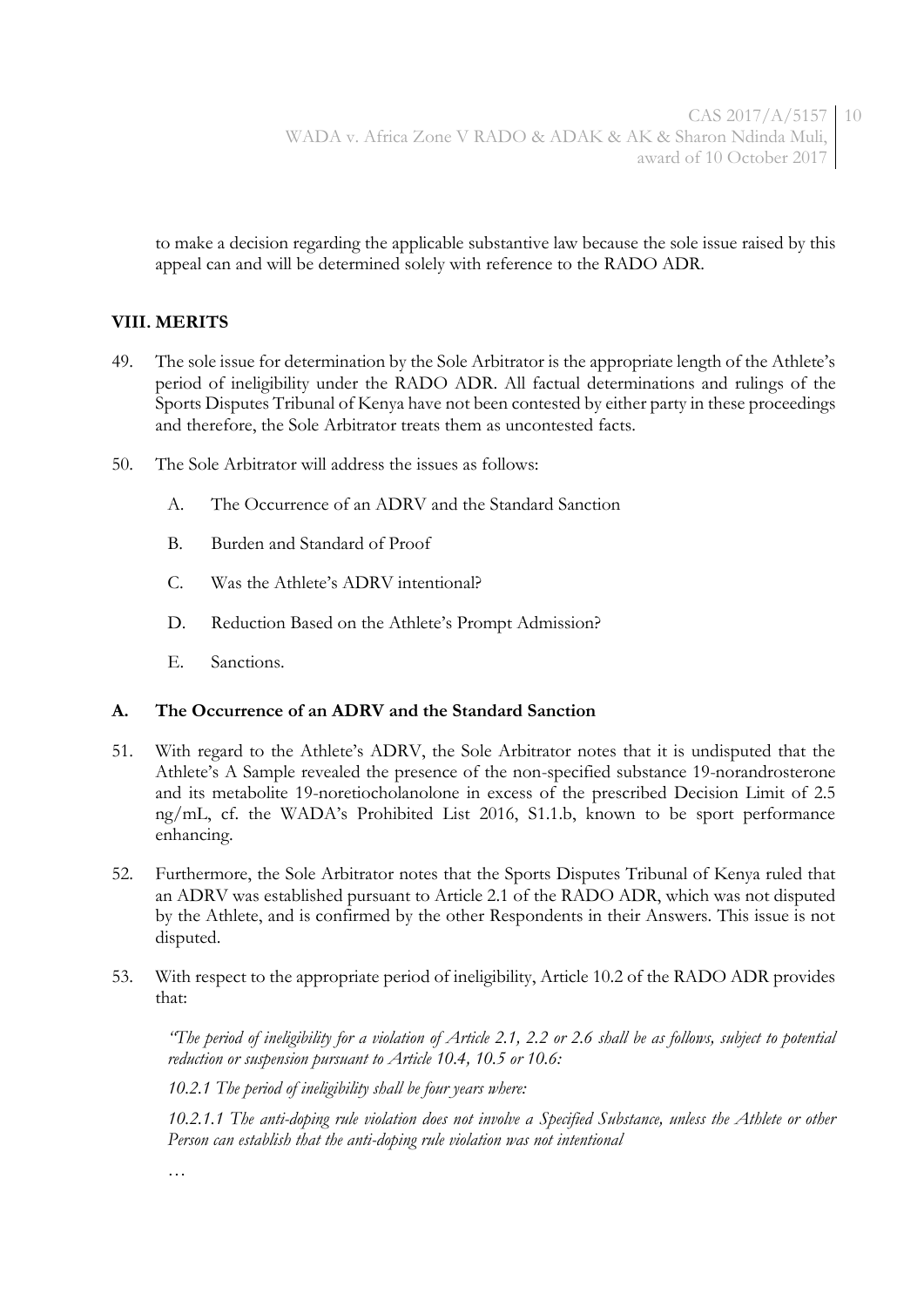*10.2.2 If Article 10.2.1 does not apply, the period of Ineligibility shall be two years".*

54. The Sole Arbitrator notes that the standard sanction for an ADRV involving a non-specified substance is 4 (four) years, unless the Athlete (or other Person) can establish that the ADRV was not intentional.

#### **B. Burden and Standard of Proof**

- 55. In the present case, the burden of proof that the ADRV was not intentional bears on the Athlete, cf. Article 10.2.1 of the RADO ADR and it naturally follows that the Athlete must also establish how the substance entered her body.
- 56. Pursuant to Article 3.1 of the RADO ADR, the standard of proof is the balance of probabilities:

*"[…] Where these Anti-Doping Rules place the burden of proof upon the Athlete or other Person alleged to have committed an anti-doping rule violation to rebut a presumption or establish specified facts or circumstances, the standard of proof shall be by balance of probability".*

57. The Sole Arbitrator notes that this standard requires the Athlete to convince the Sole Arbitrator that the occurrence of the circumstances on which the Athlete relies is more probable than their non-occurrence, cf. CAS 2016/A/4377, at para.51.

#### **C. Was the Athlete's ADRV intentional?**

58. The main relevant rule in question in the present case is Article 10.2.3 of the RADO ADR, that reads as follows:

*"As used in Articles 10.2 and 10.3, the term "intentional" is meant to identify those Athletes who cheat. The term, therefore, requires that the Athlete or other Person engaged in conduct which he or she knew constituted an anti-doping rule violation or knew that there was a significant risk that the conduct might constitute or result in an anti-doping rule violation and manifestly disregarded that risk. An anti-doping rule violation resulting from an Adverse Analytical Finding for a substance which is only prohibited In-Competition shall be rebuttably presumed to be not "intentional" if the substance is a Specified Substance and the Athlete can establish that the Prohibited Substance was Used Out-of-Competition. An anti-doping rule violation resulting from an Adverse Analytical Finding for a substance which is only prohibited In-Competition shall not be considered "intentional" if the substance is not a Specified Substance and the Athlete can establish that the Prohibited Substance was unrelated to sport performance".*

59. The WADA 2015 World Anti-Doping Code, Anti-Doping Organizations Reference Guide (section 10.1 "What does 'intentional' mean?", p. 24) provides the following guidance:

*"'Intentional' means the athlete, or other person, engaged in conduct he/she knew constituted an ADRV, or knew there was significant risk the conduct might constitute an ADRV, and manifestly disregard that risk.*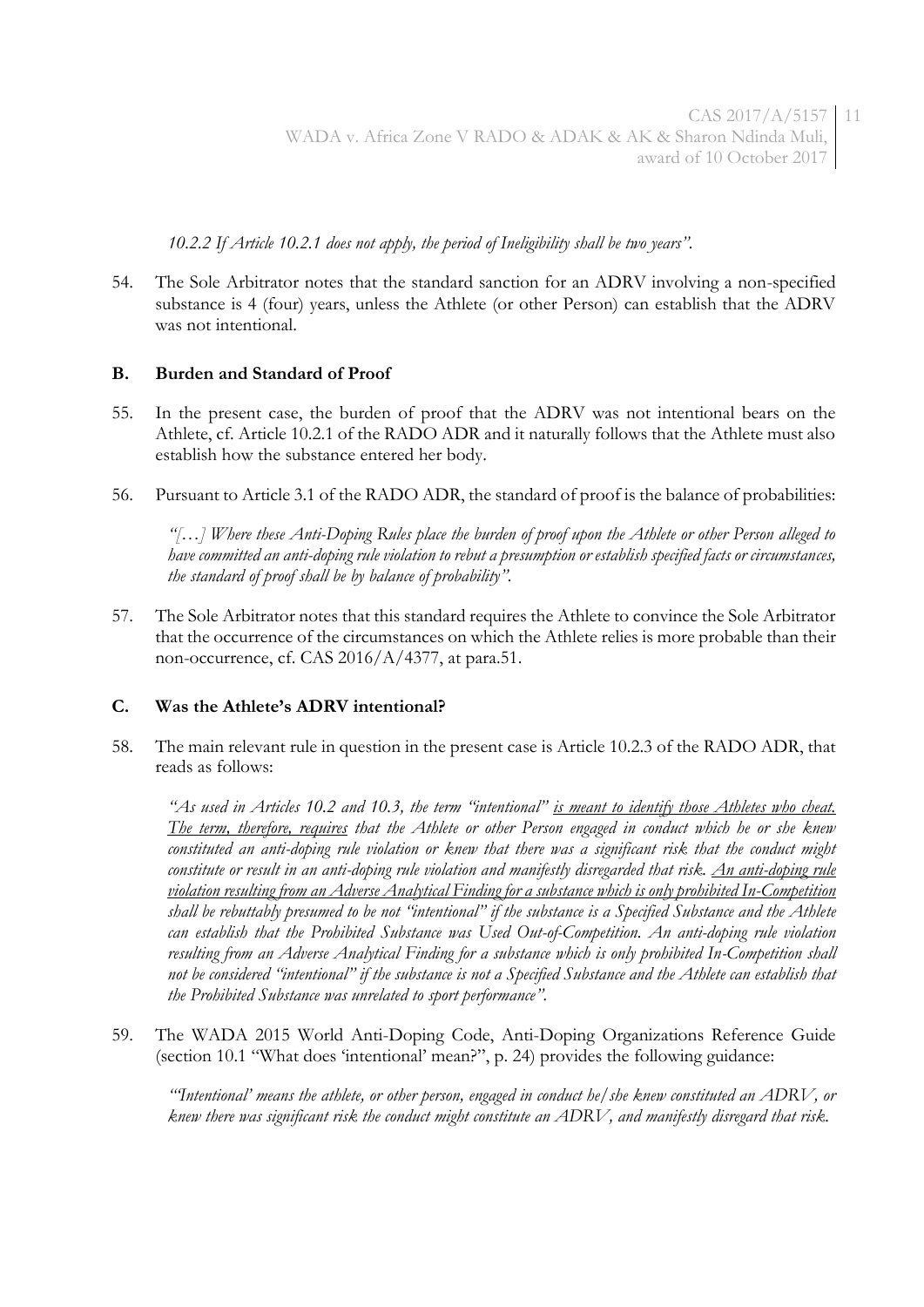*Article 10.2 is clear that it is four years of ineligibility for presence, use or possession of a non-specified substance, unless an athlete can establish that the violation was not intentional. For specified substances, it is also four years if an ADO can prove the violation was not intentional.*

**Note:** *Specified substances are more susceptible to a credible, non-doping explanation; non-specified substances do not have any non-doping explanation for being in an athlete's system".*

- 60. The Sole Arbitrator in the present case aligns with the Panel in CAS 2016/A/4377 *that* the Athlete must establish how the substance entered her body and *that* to establish the origin of the prohibited substance it is not sufficient for an Athlete *"merely to protest their innocence and suggest that the substance must have entered his or her body inadvertently from some supplement, medicine or other product which the athlete was taking at the relevant time. Rather, an athlete must adduce concrete evidence to demonstrate that a particular supplement, medication or other product that the athlete took contained the substance in question"*.
- 61. In CAS 2014/A/3820, the Panel made the following comments:

*"In order to establish the origin of a Prohibited Substance by the required balance of probability, an athlete must provide* **actual evidence** *as opposed to mere speculation. In CAS 2010/A/2230, the Panel held that: [t]o permit an athlete to establish how a substance came to be present in his body by little more than a denial that he took it would undermine the objectives of the Code and Rules. Spiking and contamination – two prevalent explanations volunteered by athletes for such presence – do and can occur; but it is too easy to assert either; more must sensibly be required by way of proof, given the nature of the athlete's basic personal duty to ensure that no prohibited substances enter his body".* 

- 62. In her undated letter to the First Respondent to the notice of an ADRV, the Athlete explains that, *"For a very long time I have experiencing very sharp pain at the bottom of my foot near the heel. Due to the said pain, I was advised to consult a professional for medication. I decided to consult a pharmacist over the counter who prescribed some medicines that will reduce the pain and further lead to full recovery, which medicines were disclosed in my* **DOPING CONTROL FORM** *dated 29th April 2016".*
- 63. As to the disclosure on the Doping Control Form, the Sole Arbitrator observes, that the Athlete disclosed medication (Amoxyl, Diclomol, PDL, Hydrocortisone injection, X-PEN injection, Tricoff Syrup, Amino, Creatine and Iron Pump) unrelated to the prohibited substance found in the Athlete's A Sample.
- 64. The Sole Arbitrator notes that the Athlete did not provide any documentation that (i) she suffered from a heel injury, (ii) the heel injury necessitated any particular medication, and (iii) she in fact bought and consumed over-the-counter medication at the relevant time. The Sole Arbitrator holds that the Athlete's explanations are unsubstantiated as they have virtually no evidentiary basis supporting them. The Sole Arbitrator finds, that the Athlete did not prove on the balance of probability how the prohibited substance entered her body or the origin of the prohibited substance.
- 65. The Sole Arbitrator is mindful of CAS 2016/A/4534 and CAS 2016/A/4676, where the Panels considered that an Athlete might be able to demonstrate a lack of intent even where he/she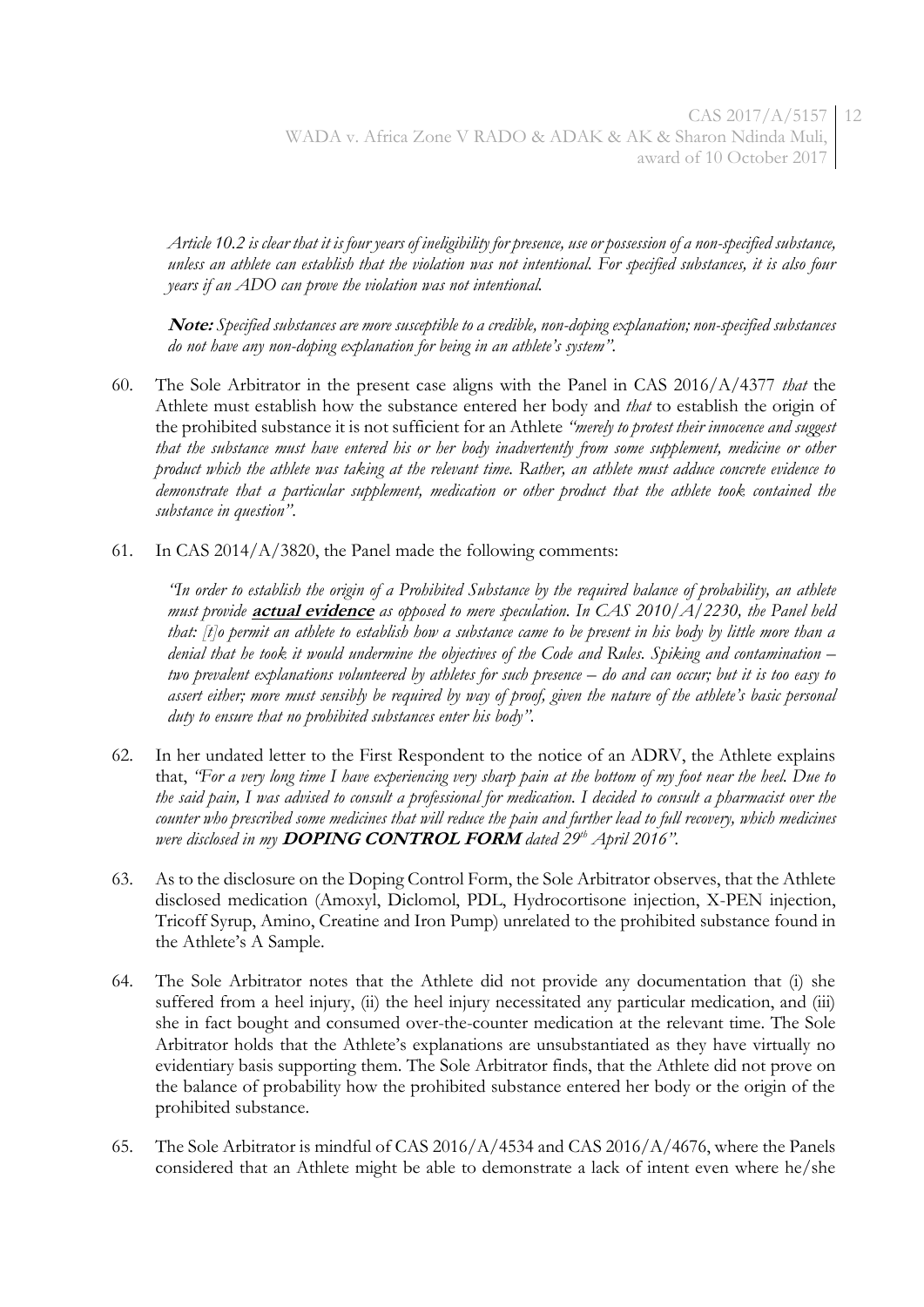cannot establish the origin of the prohibited substance. In CAS  $2016/A/4676$ , at para 72, it is, *inter alia*, stated that *"the Panel can envisage the theoretical possibility that it might be persuaded by a Player's simple assertion of his innocence of intent when considering not only his demeanour, but also his character and history, even if such a situation may inevitably be extremely rare"*. The Sole Arbitrator finds, however, that there are no exceptional circumstances in the present case which show on the balance of probability that the ADRV was not intentional (without the Athlete having to establish the origin of the prohibited substance).

- 66. Accordingly, the Sole Arbitrator finds that the Athlete has not met her burden of proof, and the ADRV must be deemed to be intentional. The Athlete must therefore be sanctioned with a four-year period of ineligibility under the RADO ADR.
- 67. As the Sole Arbitrator has established that the Athlete's ADRV was intentional, the Sole Arbitrator cannot consider the application of Articles 10.2.2 or 10.5.2 of the RADO ADR.

## **D. Reduction Based on the Athlete's Prompt Admission?**

68. The First and Second Respondents contend that the Athlete's four-year period of ineligibility may be reduced as the Athlete promptly admitted to the ADRV. The First and Second Respondent base their contention on the Athlete's response to the First Respondent to the notice of an ADRV: *"This is an unfortunate offence and intended mistake that I am very remorseful for. I am a first time offender and I undertake by stating the mistake shall not be repeated again".* The First and Second Respondents rely on Article 10.6.3 of the RADO ADR, that reads as follows:

*"***10.6.3** *Prompt Admission of an Anti-Doping Rule Violation after being confronted with a Violation Sanctionable under Article 10.2.1 or Article 10.3.1*

*An Athlete or other Person potentially subject to a four-year sanction under Article 10.2.1 […], by promptly admitting the asserted anti-doping rule violation after being confronted by the RADO-Member Signatory or its Delegate Organization, and also upon approval and at the discretion of both WADA and the RADOmember Signatory or its Delegate Organization, may receive a reduction in the period of Ineligibility down to a minimum of two years, depending on the seriousness of the violation and the Athlete or other Person's degree of Fault".*

69. The WADA 2015 World Anti-Doping Code, Anti-Doping Organizations Reference Guide (section 10.2 "Prompt admission", p. 24) provides the following guidance:

*"Under Article 10.6.3, 'prompt admission' no longer automatically reduces a potential four-year ADRV for an AAF to two years. Now, both WADA and the ADO with results management authority (RMA) must approve a reduction".*

70. The Sole Arbitrator notes that WADA has not approved a reduction of the Athlete's four-year period of ineligibility and therefore follows that the Sole Arbitrator cannot consider the application of Article 10.6.3 of the RADO ADR.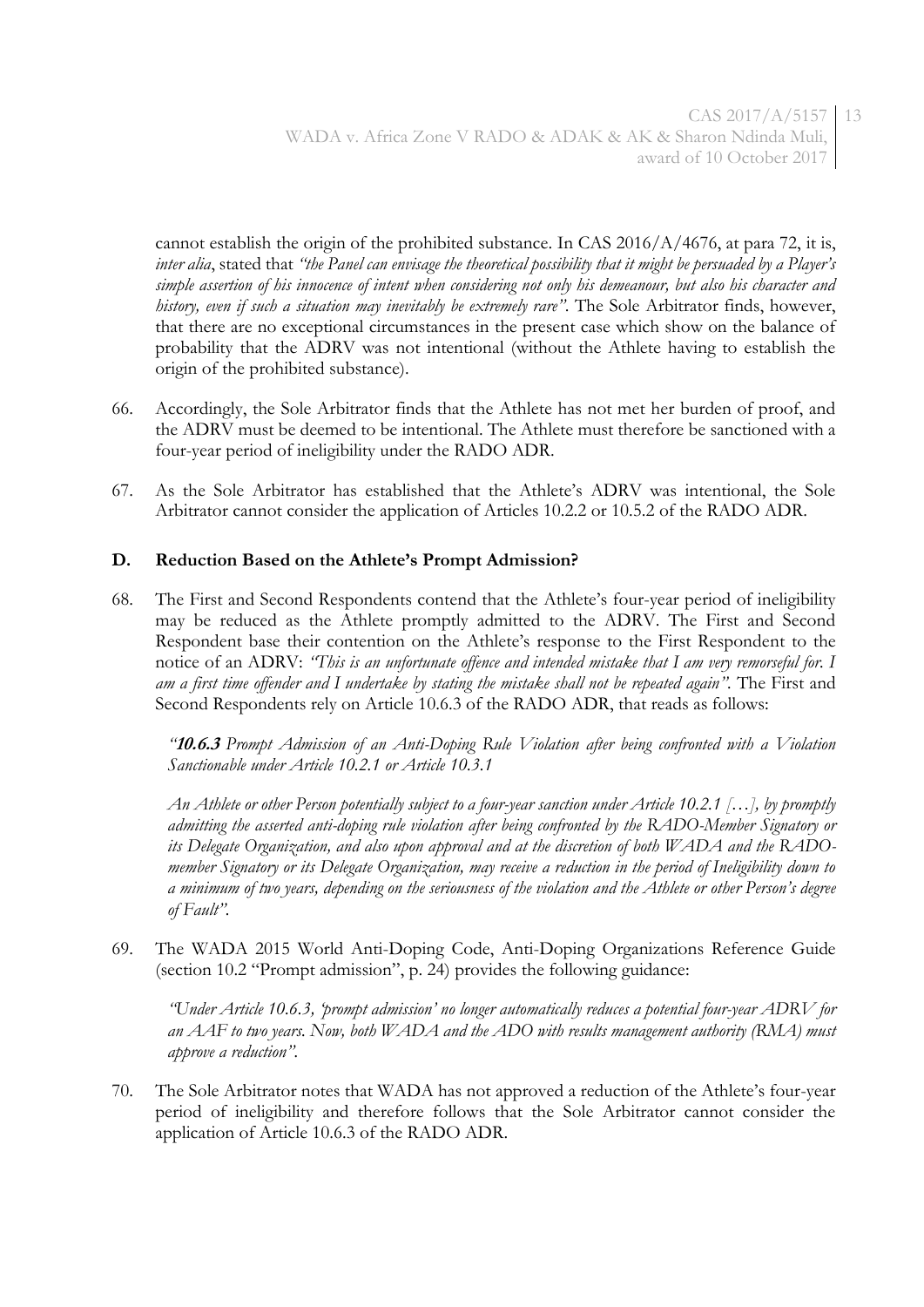#### **E. Sanctions**

#### **1. Disqualification**

71. Article 10.8 of the RADO ADR reads as follows:

*"Disqualification of Results in Competitions Subsequent to Sample Collection or Commission of an Anti-Doping Rule Violation*

*In addition to the automatic Disqualification of the results in the Competition which produced the positive Sample under Article 9, all other competitive results of the Athlete obtained from the date a positive sample was collected (whether In-Competition or Out-of-Competition), or other anti-doping rule violation occurred, through the commencement of any Provisional Suspension or Ineligibility period, shall, unless fairness requires otherwise, be Disqualified with all the resulting Consequences including forfeiture of any medals, points and prizes".*

72. The Sole Arbitrator rules that pursuant to Article 10.8 of the RADO ADR, all competitive results obtained by the Athlete from and including 29 April 2016 (i.e. the date of sample collection) are disqualified, with all resulting consequences, including forfeiture of medals, points and prizes.

#### **2. Period of Ineligibility Start and End Date**

73. With respect to the sanction start date, the Sole Arbitrator is guided by Article 10.11 of the RADO ADR which provides as follows:

*"Except as provided below, the period of Ineligibility shall start on the date of the final hearing decision providing for Ineligibility or, if the hearing is waived or there is no hearing, on the date Ineligibility is accepted or otherwise imposed".*

74. Article 10.11.3 of the RADO ADR is titled "Credit for Provisional Suspension or Period of Ineligibility" and states as follows:

*"If a Provisional Suspension is imposed and respected by the Athlete or other Person, then the Athlete or other Person shall receive a credit for such period of Provisional Suspension against any period of Ineligibility which may ultimately be imposed. If a period of Ineligibility is served pursuant to a decision that is subsequently appealed, then the Athlete or other Person shall receive a credit for such period of Ineligibility served against any period of Ineligibility which may ultimately be imposed on appeal".*

75. In this case, the sample collection was made on 29 April 2016, and according to the Sports Disputes Tribunal Decision, the Athlete was provisional suspended on 6 December 2016. It follows, therefore, that the Appellant should receive "credit" for the period of ineligibility already served. In this regard, the Sole Arbitrator determines that the Appellant's four-year period of ineligibility shall commence as from the date of her provisional suspension (i.e. 6 December 2016), thus giving her full credit for time already served in accordance with Article 10.1.3 of the RADO ADR.